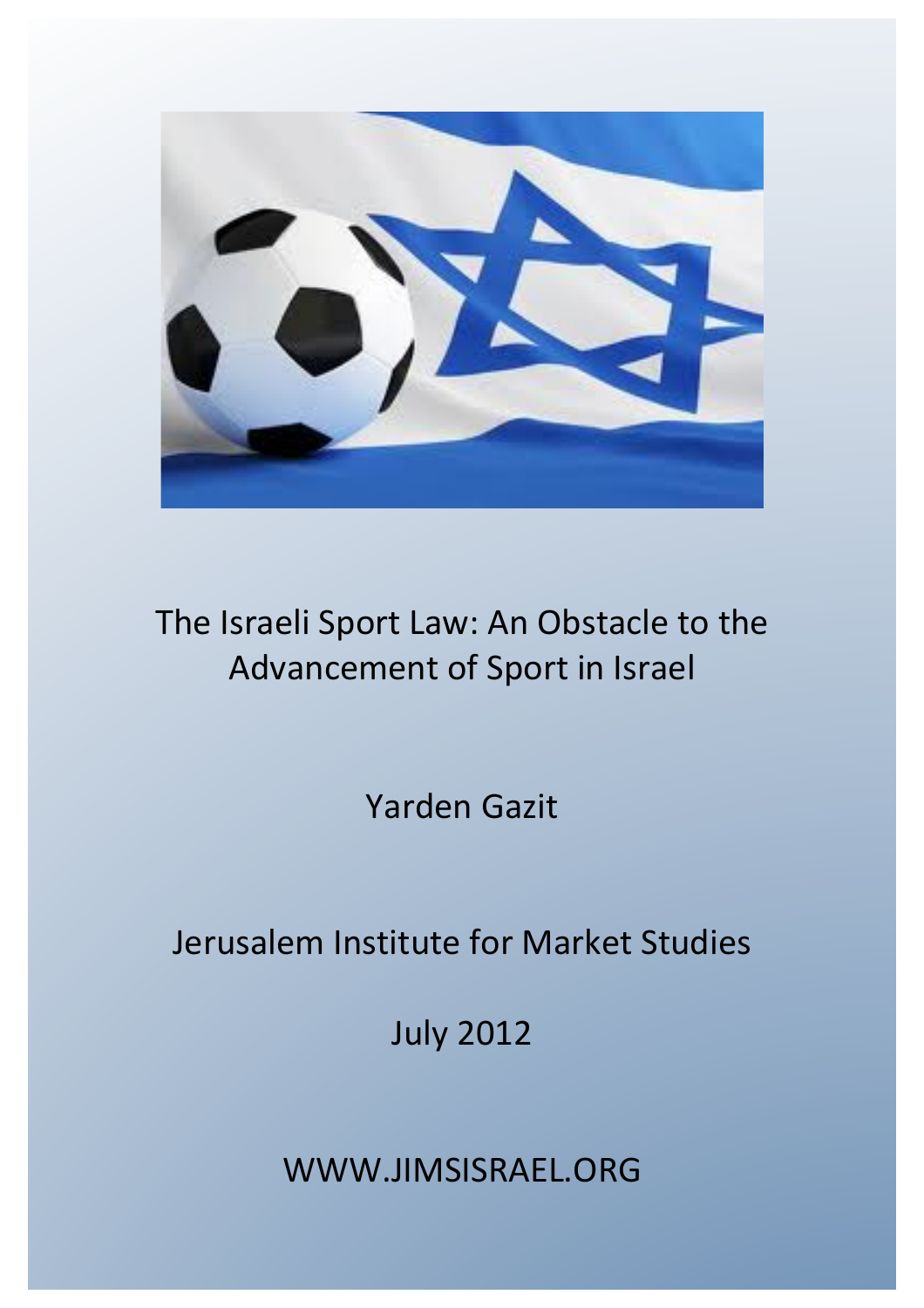The Israeli Sport Law: An Obstacle to the Advancement of Sport in Israel

Yarden Gazit

Jerusalem Institute for Market Studies

#### July 2012

Heading into the opening of the London Olympic Games, the state of Israeli sport is on the public agenda. It is true that the debate focuses on the number of medals to be won and the type of metal of which they will be made, but clearly the contribution of sports to Israeli society extends beyond Olympic medals: for tens of thousands of Israeli athletes who will not win an Olympic medal, and for hundreds of thousands of amateur athletes, participation in sport is a way to a healthy lifestyle, and to values such as excellence, playing by the rules, teamwork, hard work, which are so important to the existence of a healthy and functioning civil society.

This paper will examine the Israeli government's policy in the field of sport and the obstacles preventing an increase in the number of Israeli athletes and their achievements. The paper will reveal that the Israeli Sports Law and other regulations put in place by the Culture and Sports Ministry form an obstacle to participation in sport, especially among children. Such regulations require parents to pay hundreds of Shekels each year for an industry of medical examinations whose effectiveness is questionable and on double and unnecessary insurance coverage for children already insured. In addition, sports regulations restrict the supply of coaches and instructors, especially in the country's periphery, thereby forcing parents to pay more in money and in time on driving children to sports facilities. The result is that many children who would otherwise have been interested in participating in a competitive sport are not doing so for economic, logistical or other reasons. The decrease in the number of athletes naturally reduces the potential of achievements in international competition, as well as the economic foundation of some of the smaller sports.

In public debates on sport one often hears the claim that low funding for sport is the main obstacle for improvement, and that additional funding is the desired solution. This paper will ignore the budgetary issue and will suggest policy measures which will increase the number of athletes and their achievements with no additional funding. The paper will overlook the budgetary issue for several reasons: first, as we shall presently see, there are more significant obstacles to Israeli sport than lack of funding. Second, the government of Israel faces many challenges, and financial support for sport is not high on its priority list. Even if the government will increase its sport budget, at a time of fiscal crisis it will not hesitate to cut the budget again, and thus the focus on funding will have achieved little while preventing more important structural changes from taking place. Third, there is no evidence to suggest that additional funding for an inefficient system will improve its results.

Another claim that is often heard is that the relatively weak performance of Israeli athletes in international competitions results from Israel's small population. However, the truth is that even in a comparison of medals per capita (in the 2008 Beijing Olympics), a fairer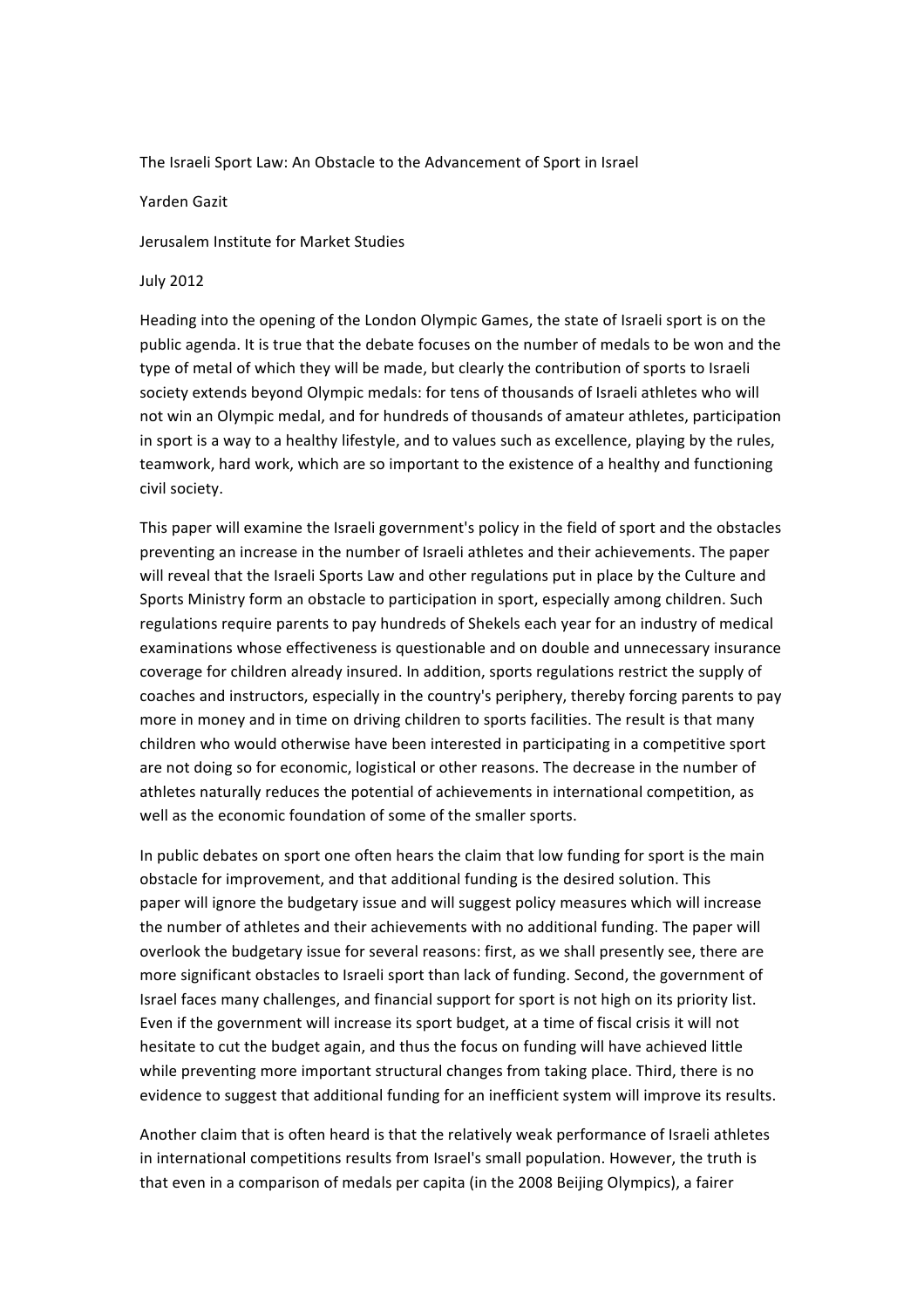criterion for countries with small populations such as Israel, Israel ranks only  $64<sup>th</sup>$ , while 8 of the top 10 countries in the ranking have a smaller population than Israel's. In any case the size of the population is much harder to change than government policy, and this paper will focus on proposing a better alternative to the current policy.

### **Background**

## **The Number of Athletes**

According to the Israeli Sports Authority in the Ministry of Culture and Sports, there are 64,361 active athletes in Olympic disciplines, less than 1 per cent of the population. According to Dr. Uri Scheffer, head of the Authority, the share of athletes in Israel is lowest in the Western world.

Approximately two thirds of athletes in Olympic disciplines are basketball and soccer players, and the rest, 21,722 athletes, practice one of the remaining 29 Olympic disciplines. In the third largest sport in terms of active athletes, tennis, there are approximately 3,000 athletes (5% of the athletes in Israel), while there are less than 100 athletes in each of the 5 smallest disciplines: rowing, bow and arrow, kayaking, ice skating and skiing. In spite of the fact that the Sports Authority invests a lot of resources in the advancement of female athletes, the share of women among all athletes is less than 20 per cent, and among junior athletes it is even lower. Among athletes in individual sports, only 2% are Arab, compared to 20% among the general population.

The small number of athletes in each discipline except basketball and soccer raises two kinds of difficulties. First, the potential for international achievements is limited. Only few athletes are talented enough to make it to the upper echelons of the sport, and the fewer the athletes, the smaller the talent pool. It takes many years to develop a young talented athlete into an Olympian, and many do not fulfill their potential and quit for various reasons. Therefore in most disciplines a wide base of young athletes is necessary in order that a few athletes can develop eventually into world-class athletes. This conclusion can also be drawn from the fact that of the 64,361 active athletes, only 38 met the criteria set by the Israeli Olympic Committee and were chosen to represent Israel in the London Olympics, an Olympian for every 1,694 athletes. Second, the small number of athletes makes it difficult for sports federations to create a stable economic base and recruit sponsors, and therefore leaves them dependent upon limited public funds.

Clearly, one of the main obstacles to the advancement of sport in Israel is the number of athletes, and any policy whose goal is to advance sport must focus on this issue.

### **The National Expenditure on Sport**

The national expenditure on sport (competitive and recreational) in 2010 was 6.8 billion Shekels. 87% of this figure was spent by households, while only 13%, some 880 million Shekels, were invested by public sector organizations. About half of the public expenditure came from the Council for the Regulation of Sports Betting, Israel government monopoly on sports betting. The Ministry of Culture and Sports, whose budget was 780 million Shekels, provided 75 million Shekels for sport, about half earmarked for recreational sport. The rest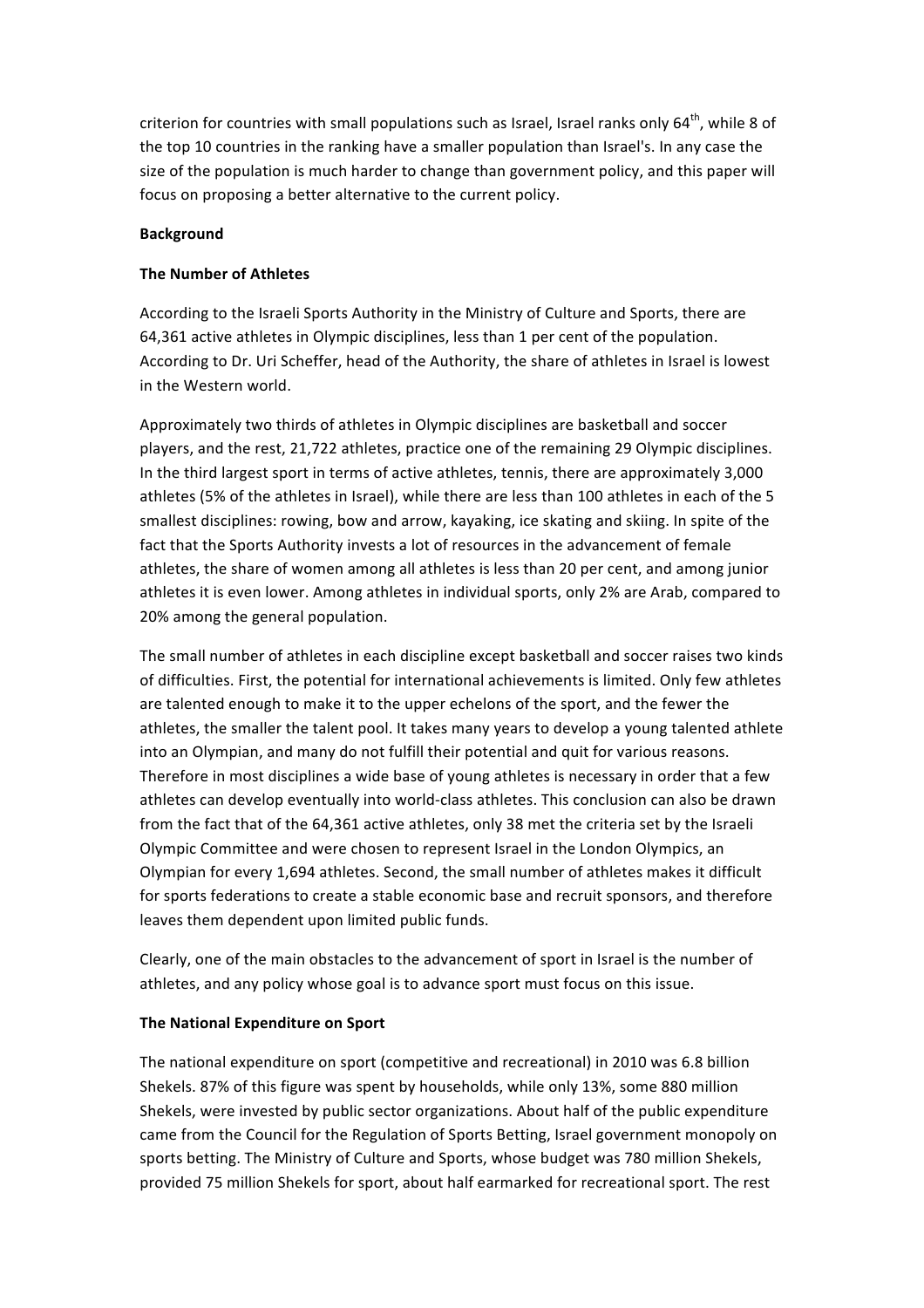of the funds were spent by municipalities and the national lottery (which invests in sport facilities).

Even if the share of the government funding for sport is small relative to households, government involvement in competitive sport is not. The government intervenes in sport through the Sport Law and other strict regulations set by the Sports Authority.

# **The Sport Law**

The Israeli Sport Law was passed in 1988, although its regulations did not come into effect until a decade later. The Law allows the Sports Minister to mandate that every person who wishes to practice coaching or instructing in a particular discipline hold a certification recognized by the Sports Authority. The Law also forbids national federations from allowing athletes to participate in official competitions unless they underwent medical examinations at a certified sports medicine clinic. The Law authorizes the Sports Minister to determine the type of examination required. In addition, the law requires athletes who wish to participate in an official sports competition to purchase an accident insurance, the details of the policy to be determined by the Sports Minister.

The Law grants the Sports Minister and the Sports Authority wide authority. An examination of the regulations set by them and their consequences reveals that they constitute a significant obstacle to the advancement of sport in Israel.

# **Medical examinations**

According to Israeli sports regulations, every athlete must go through a general medical examination conducted by a certified sports doctor in a certified sports medicine clinic every two years (or every year for athletes over 35 years of age), a periodical check-up every year, and an argometric examination (including a cardiac stress test) in the year the athlete has reached the age of 17, 23, 27, 32, 34 and starting the age of 35, every year. Without having undertaken such an examination, an athlete may not participate in an official sporting competition.

In order to be granted the certification of a sports medicine clinic, a clinic must meet the standards set by the Department of Certification of Medical Institutions and Machinery at the Ministry of Health. The department sets detailed regulation regarding manpower, equipment, test protocols etc. which can be found on the Health Ministry's website. Following the implementation of the regulations, an industry of medical examinations worth millions of dollars annually has developed. Some 70 sports medicine clinics have been established throughout the country, of which 12 are mobile clinics, caravans with examination equipment that travel to any location upon request in order to conduct examinations.

The cost of tests varies between 90 and 250 NIS, while some of the costs is born by the athlete's health provider. To these one must add travel costs, since not every town has a sports medicine clinic. In addition, parents are often obliged to drive children to examinations during work hours. Travel costs have decreased following the establishment of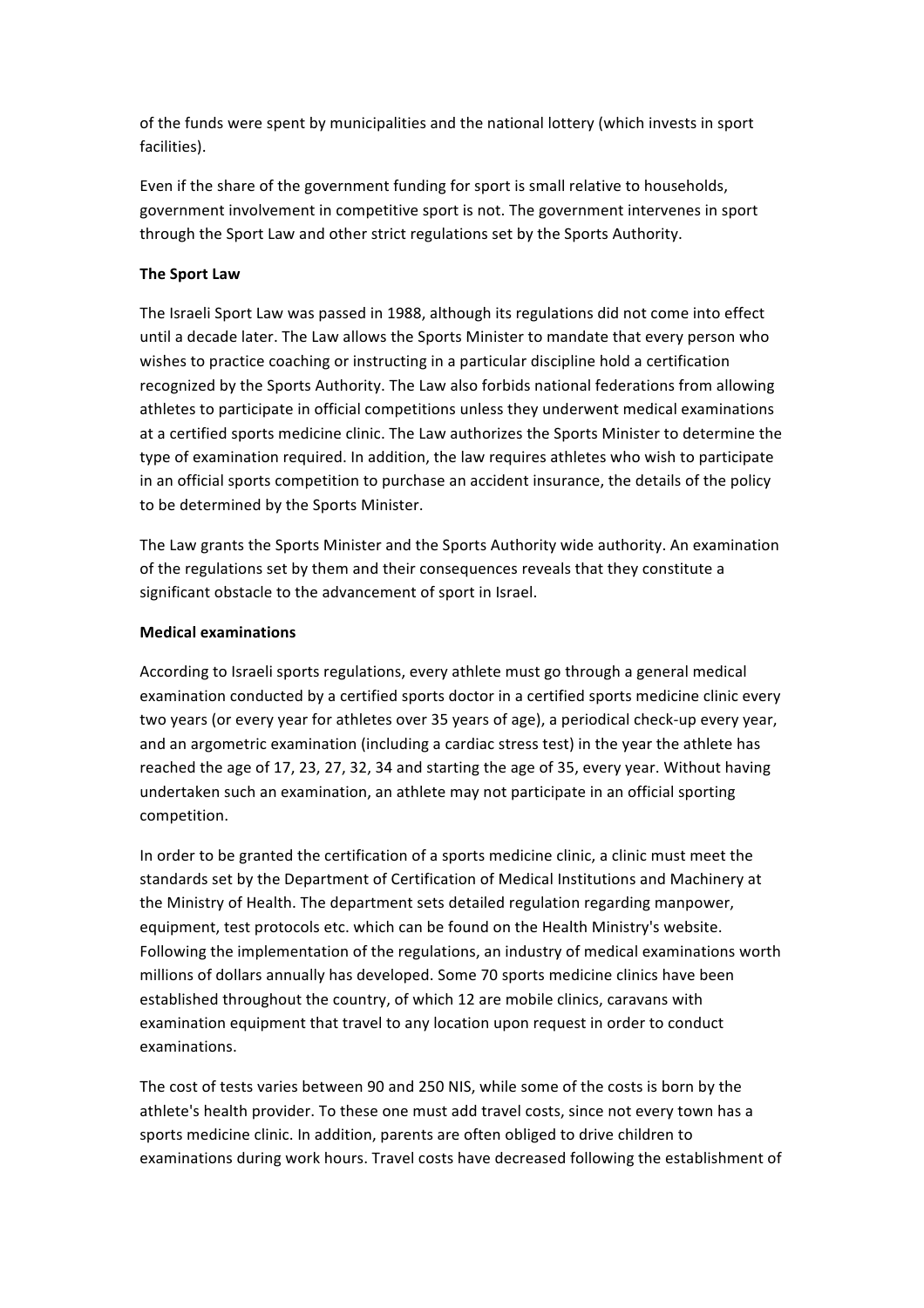mobile clinics, but have not disappeared completely, since mobile clinics serve only groups of 20 athletes and above.

In practice most Israeli sports federations are small and do not have a bureaucratic system which is able to distinguish the different kinds of examinations required (argometric cardiac stress tests, general physical examination and a periodical check-up). Therefore, they are not able to verify that each athlete has undergone the required examination. Many federations have chosen to deal with this problem by obliging all of their athletes to undertake the more expensive cardiac stress test every year.

In addition, each examination is valid for one year, but the competition seasons of different sports federations are often not congruent. An athlete participating in more than one sport, as often occurs among children, may therefore be required to go through more than one test per year. For example, a child who joins a basketball league and undertakes an examination in September before the beginning of the basketball season in October, and decides after four months to quit and join a cycling team, will have to undertake another examination in December in order to become a member of the cycling federation, whose competition season starts in January (since his first examination shall not be valid during the entire cycling season).

While the cost of the examination may seem low, one must take into account the fact that children tend to change their hobbies and tastes often, and parents are reluctant to spend money on activities their child has not yet experienced, or has just begun and may not continue. This is especially true for participation in a competitive sport team, which requires monthly payment to the team, annual membership fees for the national federation, and often also the purchasing of equipment. Every additional expense required may deter parents and reduce the number of active athletes.

Research done in Israel and abroad has not been able to show conclusively that cardiac stress tests are effective in preventing premature death among athletes. Furthermore, making such tests mandatory for athletes may cause harm for several reasons: first, there are many false positives which may result in healthy athletes being "sentenced" to an inactive lifestyle proven to be unhealthy, or to exercise without the supervision of a coach. Second, tests may deter amateur athletes from pursuing competitive sport. Third, the high cost of the test does not pass a cost-benefit analysis and yields low returns relative to other investments in health.

Several questions arise from this situation: first, even though regulations requiring stress tests have been in place since 1998 and hundreds of thousands of tests have been undertaken, the Ministry of Health and the Ministry of Sports have not conducted any evaluation of the effectiveness of the tests or their consequences in Israel. Second, the Israel Defense Force conducts general physical examinations - and not stress tests - for every candidate for serving in a combat unit. Such soldiers are exposed to physical efforts at least as intense as competitive athletes (and possibly more so) without the supervision of a coach or a physiology expert. It seems as though it is easy for the government to require private citizens to undertake strict and costly examinations whose effectiveness has not been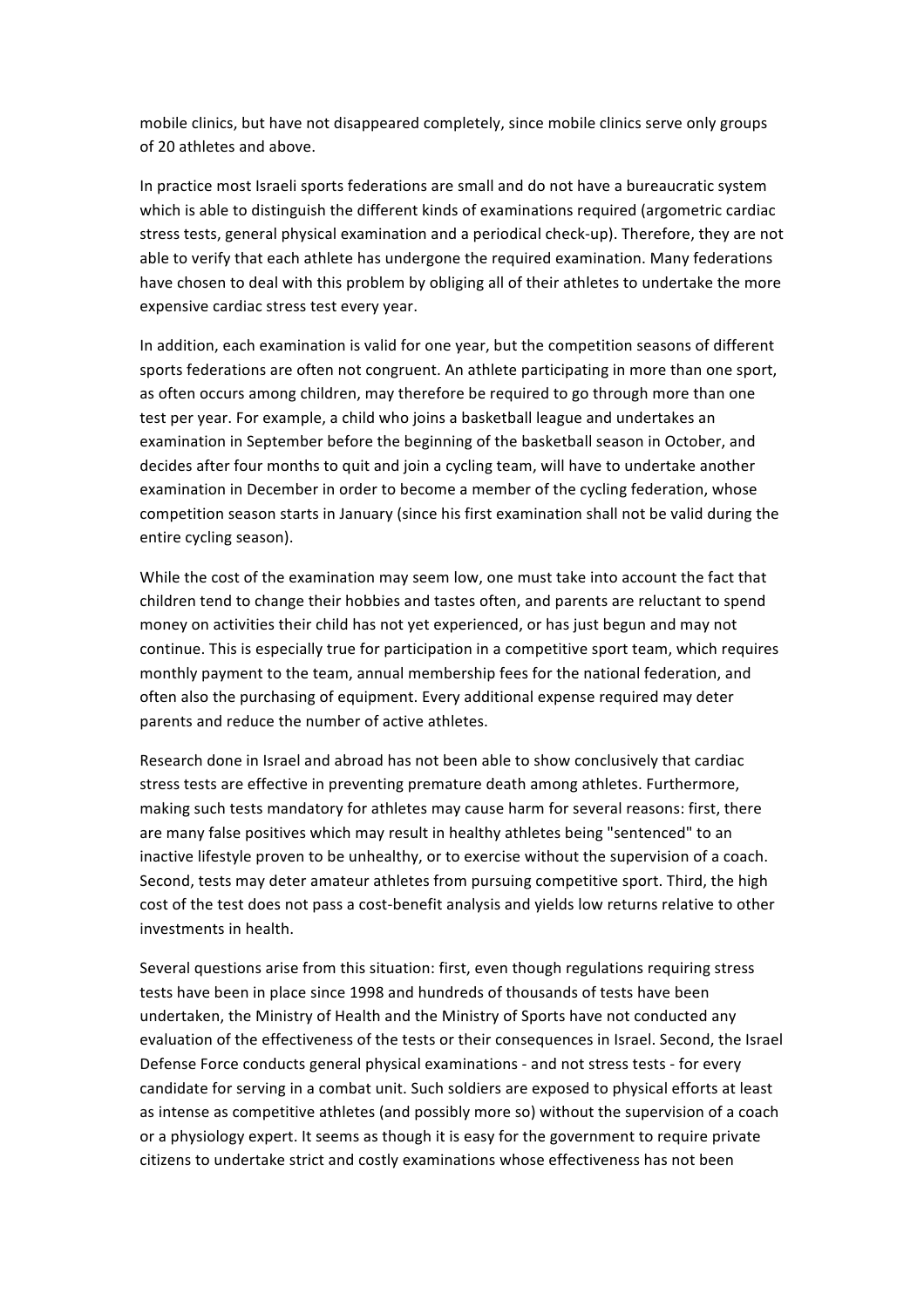evaluated, but when the government has to foot the bill, as in the case of the IDF, the examinations are found to fail a basic cost-benefit analysis.

In 2010, the Sports and Culture Ministry has written a proposal to ease the medical examination requirements. According to the proposal, stress tests shall be mandatory for athletes aged 40 and over, athletes under 40 shall undergo a general physical examination every two years (and not every year as they are currently required), and athletes in sports not requiring significant physical effort shall be exempt from examinations. In an explanation to the proposal, the Sport and Culture Minster has admitted that "over the years there has been no proof that the stress tests have reduced sickness or death of athletes," and even that the current regulations are "a barrier to amateur sport activity." However, the proposal has not been adopted, for reasons the Ministry has not elaborated.

It remains unclear why athletes are required to spend time and money on examinations even the Sports Ministry admits are ineffective. Regarding children, who even currently are exempt from stress tests but are required to undergo physical examinations at a sports medicine clinic, the situation is especially questionable. First, if the effectiveness of stress tests has not been proven, then the effectiveness of superficial examinations lasting a few minutes per child is even less relevant. Second, the occurrence of death or serious injury for medical reasons during sports competition among children and youth is extremely rare. Third, family doctors know a child's medical history much better that a sports doctor meeting the child for a brief one-time examination. There is no reason to prevent an active child with the authorization of a family doctor from participating in a sports competition, nor is there reason to require his parents to pay for the authorization of an additional doctor.

### **Accident Insurance**

Sports regulations require federations to verify that every athlete has an accident insurance prior to participating in an official competition. The amount of coverage is also specified. In practice, athletes are required to purchase insurance independently or through their team, at a cost varying between 100 and 475 Shekels per year, depending on the sport and the size of the team.

It is important to note that according to the requirement of the Ministry of Education, students in recognized schools are already insured by their municipality. Their insurance is paid by their parents through school payments. The insurance covers students for any accident "anywhere in Israel and its territories and anywhere else in the world, at any hour of the day, whether it is related to school activity or not." However, since the policy is a group policy and the child's name does not appear on it, it does not meet The Sport Law's regulations. Sports federations therefore require parents to purchase an additional insurance policy, upon which the child's name will appear, in order for them to participate in competitions.

A similar problem exists among college and university students, who are insured by their student union as part of their union dues. Students are a particularly important group in Israel since mandatory military service cuts the athletic career of most teenagers (save the few who are granted an active or excelling athlete status in the military and are allowed to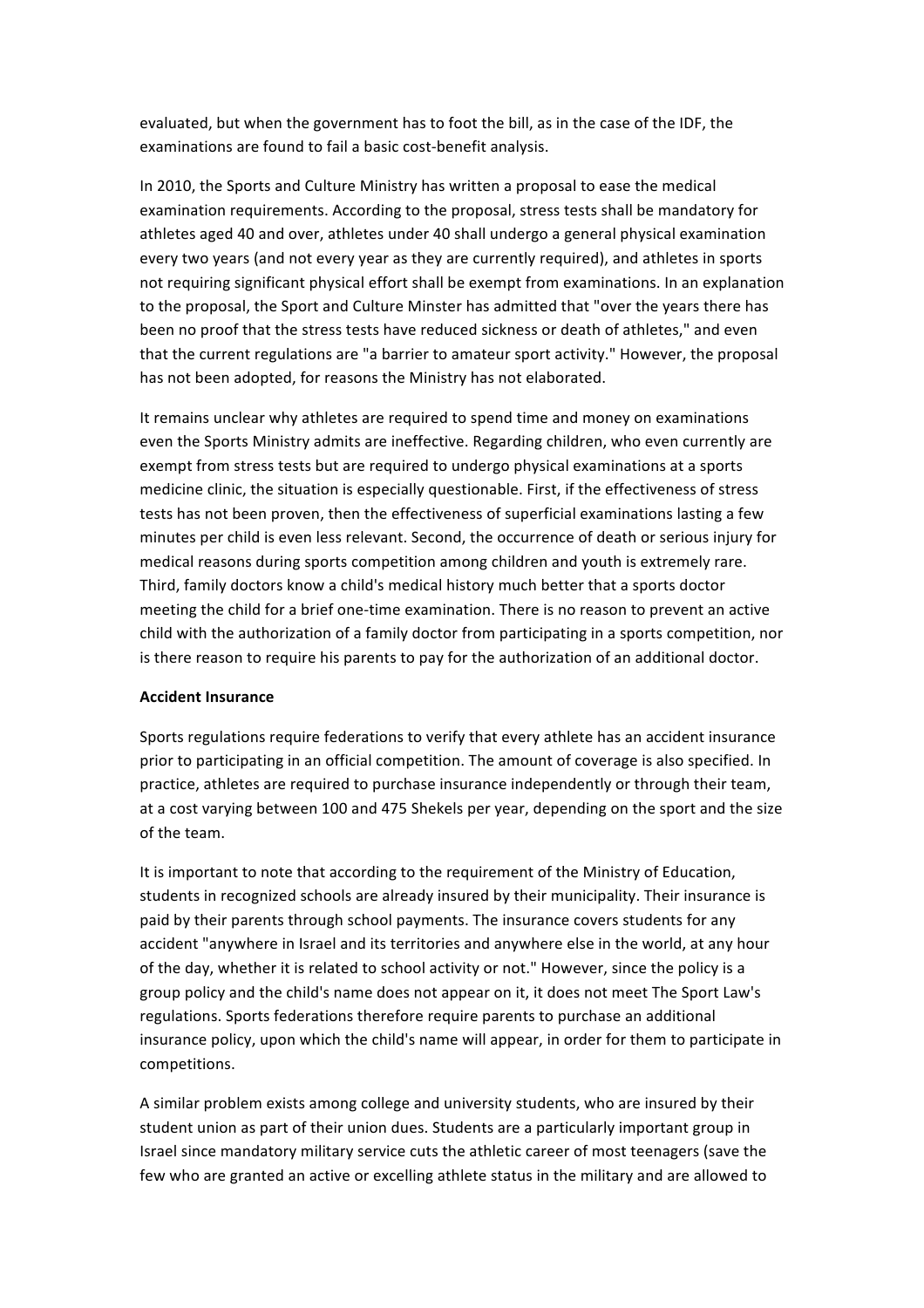continue their careers). In order to create a wide enough base of athletes, it is necessary to make sure that many students return to practice their sport after they are released from the military. The low income level of the average student means that any additional cost may deter students from practicing competitive sport.

It seems that child- and student- athletes in Israel are forced to pay for two insurance policies while they only need one. This causes an unnecessary expenditure of several hundred Shekels per year, which may deter many from practicing competitive sport.

#### **Certification of Coaches and Instructors**

Sports regulations require that every person who wishes to coach or instruct in one of 58 sport disciplines hold a certification for that discipline. For 15 sports, an instructor certificate suffices in order to instruct all age groups, while in the rest of the disciplines an instructor may instruct only children aged 16 and under, and a coaching certificate is necessary in order to coach adults. In order to obtain a coaching certificate one must first hold an instructor certificate. The structure and program of each course is approved by a supervisor at the Department of Coach and Instructor Training at the Sports Authority.

The length of an average instructor course recognized by the Authority is 236 academic hours, and the average costs is 5,141 Shekels. The length of an average coaching course is 508 academic hours, and the cost is 10.728 Shekels. Thus, in order to become a coach, one must invest a total of 744 academic hours and 15,869 Shekels.

Every athlete and parent desires, of course, that the person coaching or instructing them or their children is professional and knowledgeable. However, setting such a high standard for all disciplines without allowing flexibility creates several problems. First, the number of hours or money invested does not guarantee the quality of the course. Many countries do not supervise coaching courses, among them the US, Canada, New Zealand and others. There is no evidence that coaches in Israel are more professional or skilled than coaches in those countries. Second, in small sports where demand and economic viability are already unstable, setting such a high standard reduces the supply of coaches beyond the level which would have existed in a free market.

The strict regulations result in the fact that in 19 of the 34 sport disciplines in which a coaching certificate is required in order to coach adults, no such course is available in the market. In addition, among 24 disciplines in which coaching courses exist, there are coaching courses outside the country's central district in only 2 disciplines - basketball and horseback riding. All other courses are offered only in the country's central districts.

This policy has contributed to the creation of a negative cycle which reduces participation in sports. In small disciplines, the expected income for coaches is already small. The high cost of a coaching course recognized by the Sports Authority prevents potential coaches, who may otherwise have been interested, from attending the course, since they do not believe there will be a return for their investment. The reduced demand for coaching courses makes the organization of such courses economically unviable, and therefore reduces the supply of courses, especially in the periphery. This in turn makes it even more costly for potential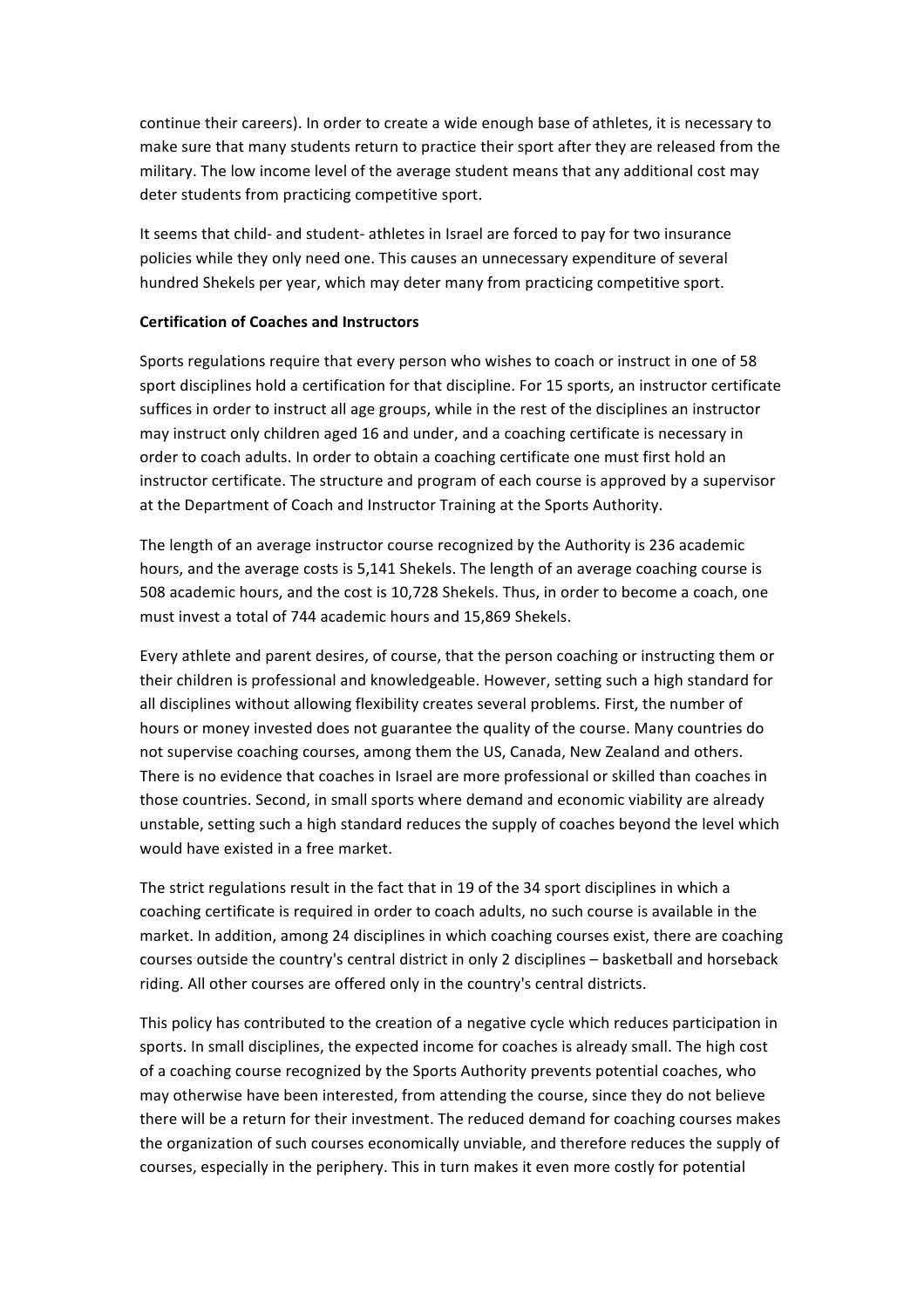coaches who reside in peripheral areas to attend coaching courses, since they now have to spend time and money on transportation, and reduces the supply of coaches even further. A reduced supply of coaches means there are less sports activities available to children, and parents are required to spend more time and money on transportation to towns that still provide sports activities. Many parents are unable to do so, and therefore give up and do not send their children to a competitive sports activity. This reduces still further the demand for coaches, and so on.

Furthermore, in small disciplines where there are no well organized and well established sports clubs and teams, coaches also perform the function of entrepreneurs. They establish teams, market the activity and recruit children, recruit sponsors and thus create a sporting activity where previously there was none. When regulations reduce the number of coaches, they therefore reduce the number of entrepreneurs who recruit children to sporting activities, as well as the opportunities available to children and the probability they will pursue their interest in sport.

It seems that sports federations would be better suited to set their own standards for certification of coaches and instructors. Federations have better information on the demand for coaches and will be able to set the necessary level of knowledge and skill necessary for coaches in each specific discipline. Some federations may ease the requirements, which may cause a decrease in the level of skill and knowledge of the average coach, but this is a price worth paying in order to increase the number of athletes. Presumably, there are many parents who would prefer that their child participate in a sporting activity under the supervision of a certified yet less knowledgeable coach when the alternative is that he sit idle since there is no one to give him a ride to the neighboring town or since the family cannot afford to pay the sports club. Experience is much more important in sport than theoretical education, and if the supply of coaches would be increased and they would be allowed to gain experience more easily, the quality of coaches will eventually increase, as will the talent pool for senior coaches.

#### **Further Laws and Regulations**

All the above has shown that the Sport Law harms Israeli sport. However, it is not the only piece of such damaging regulation. In recent years additional initiatives to the regulation of sport have created further damage. The Forbidding of Violence in Sport Law, for example, which was enacted in 2008 at the initiative of the Sports Authority, obliges the organizer of any sporting event to request and receive a business license from their municipality. Organizers of events with over 200 spectators must hire private security personnel certified by the Sports Authority, as well as an event manager who meets the requirements of the Authority. The Law does not distinguish between sports or locations where violent events have occurred in the past or are prone to occur, and other events, and requires all events to meet its standard.

The Law's requirements increase the costs of organization of sports events, since only a few security companies employ certified personnel, and those are located in the country's center or in major cities. At the end of 2011, a total of 1,600 personnel have been certified, while the police's requirements for security personnel often exceed 250 or 300 for a single soccer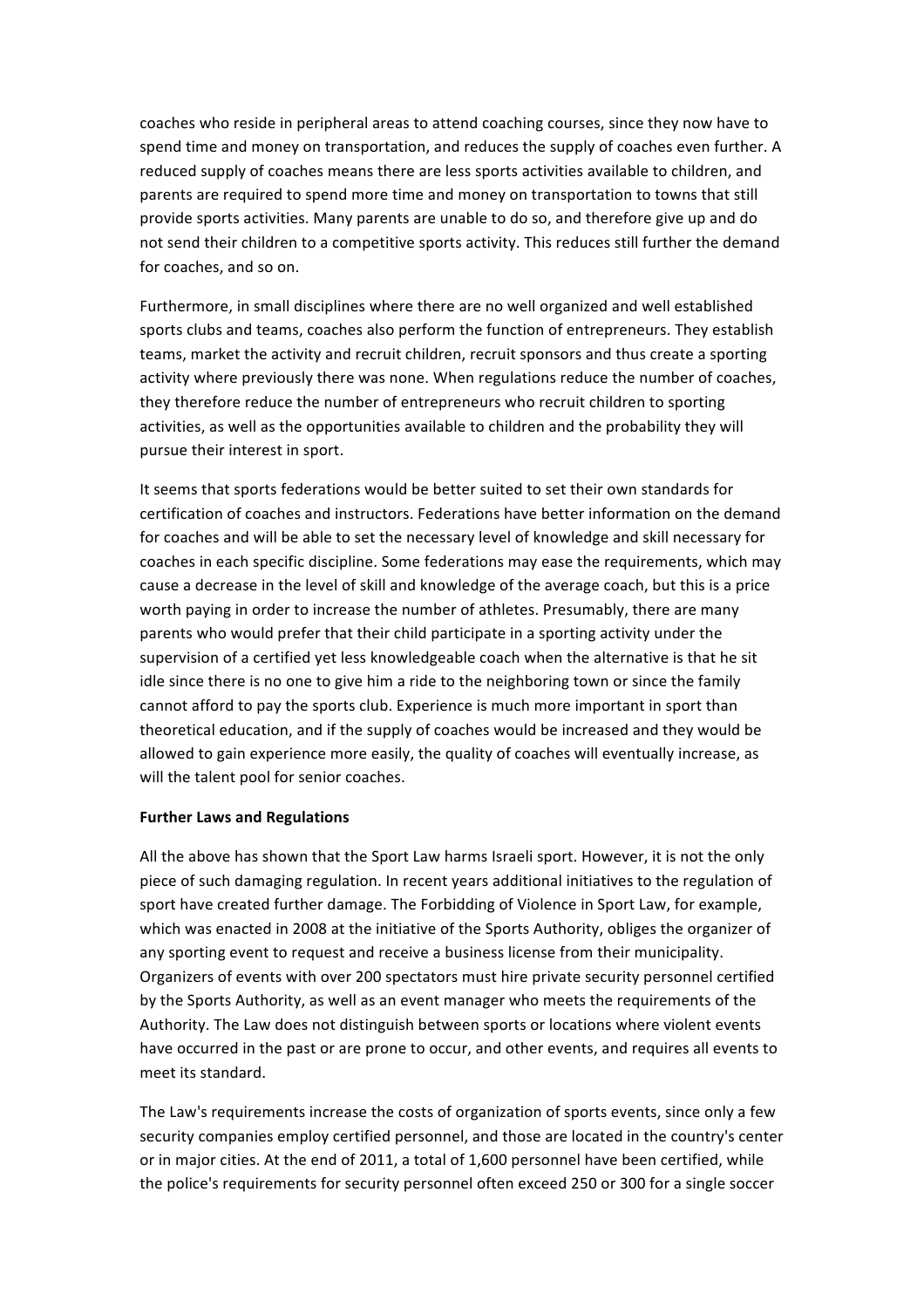match. Due to the shortage, companies charge more for certified security personnel than for uncertified personnel. Of course, they charge extra for transportation in case the event is held in the periphery. The result is that the organizers of events in small disciplines or in the periphery, who are already approaching the lower limit of economic viability, are forced to cancel events or to break the law, while not a single violent incident has ever occurred in their events.

Another proposal authorized by the Knesset (Israel's parliament) and in the process of implementation is the Establishment of a National Council for Sport Law, which will establish an organization which will be responsible for setting the criteria for the allocation of public funds earmarked for sport.

The Sports Authority has also adopted a unified and binding ethical code for all sport federations. One ethical code for all disciplines, regardless of size, is difficult to implement. Indeed the code attempts to settle a few tensions in a manner that does not leave it with much substance. For example, a national team coach may not coach the same age group in a club, but in special cases the federation may allow him to do so. Referees may not referee in a competition in which their relative participates, but when necessary they may receive a special authorization to do so. It seems that efforts to increase the number of athletes in small disciplines through the removal of regulative obstacles will do more to improve the ethical situation in those disciplines than the Authority's ethical code.

In spite of the damage of government involvement in the certification of coaches and instructors, a proposal that would further increase the authority of the Sports Minister and set additional levels of coaches which would require certification – beyond instructors and coaches – has passed a preliminary vote in the Knesset.

It seems that instead of dealing with removing obstacles to participation in sport and increasing the number of athletes, policymakers focus on reallocation of the limited resources devoted to sport, on creating prestigious public positions, on public relations and on imposing further obstacles to sporting activity.

#### **International comparison**

An international comparison reveals that the Israeli Sport Law is one of the developed world's most strict and severe, while Israel suffers from a shortage of athletes relative to other developed countries. Of 13 European countries surveyed in an article of the *Journal of American College of Cardiology*, only Italy and Luxemburg legally require that athletes undertake medical stress tests. In Poland tests are required for athletes over the age of 22. In the other 10 countries there is no such requirement. However, some of the sports federations or leagues in those countries do impose such a requirement. There are also recommendations of sports ministries or unions of cardiologists which recommend stress tests, but there is no legal requirement. Outside Europe, neither the US, Australia or New Zealand impose a stress test requirement. It seems that most developed countries trust sports federations and the common sense of their citizens to determine who may participate in a competitive sport, and do not intervene through legislation.